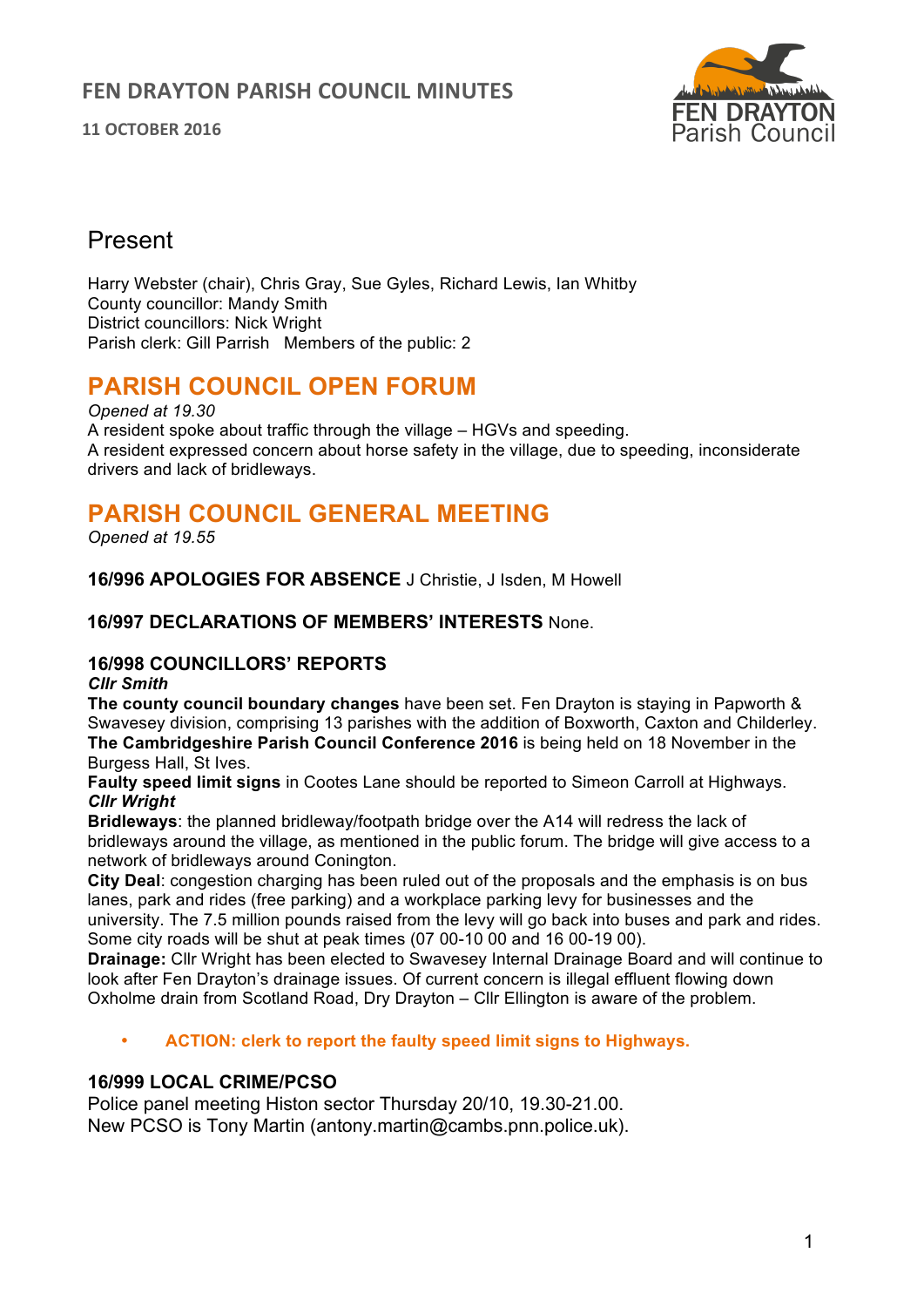**11 OCTOBER 2016**



## **16/1000 MINUTES OF THE LAST MEETING**

*C Gray, seconded by I Whitby, proposed the May minutes as correct. All in favour*

### **16**/**1001 ACTIONS/UPDATES FROM PREVIOUS MEETINGS**

16/960 Clerk to apply for community chest grant. Done.

16/974 Vermuyden Way soft landscaping competition - design competition. To be discussed at a future date.

17/976 Village meeting duties. All discharged.

16/977 Renting a defibrillator. H Webster was unable to find a rental package. WEL Medical has an offer of £1,366 excluding fitting. Total cost will be around £1,500.

*R Lewis, seconded by S Gyles, proposed that the parish council should ahead with the defibrillator order.*

• **ACTION: H Webster to order a defibrillator from WEL Medical.**

#### **16/1002 CORRESPONDENCE RECEIVED**

31/8 Email advising BT is removing payphone in Cootes Lane. The parish council has no objections to this. BT has put a notice in the phone box to advise.

5/9 Letter from a villager about vegetation behind the football pitch, litter near Bannolds and the free bus service to Bar Hill. Follow-up letter received on 14/9 advising that a resident has cut the vegetation back. The parish council will arrange for the hedges to be trimmed over the winter. (See 16/1005 and 1007).

8/9 Verbal request from a resident re pruning of a cherry tree r/o 55 Cootes Lane. See 16/1006. 5/10 Email from village hall chair requesting permission to put up a board on PC land. The parish council refused as it was did not think a sign necessary.

5/10 Email re business premises availability in the village. There are no premises available to let. 9/10 Email from a resident about maintaining the roundabout in Vermuyden Way. Clerk to ascertain whether the county or parish council is responsible for the roundabout.

- **ACTION: clerk to reply to all the correspondents.**
- **ACTION: Clerk to ascertain who is responsible for maintaining the Vermuyden Way roundabout.**

#### **16/1003 LHI INITIATIVE**

.

Applications for highway improvement grants are due by 30 November. It was decided to reapply for a 40 mph speed restriction along Mill Road in the hope this would also reduce speeding down Cootes Lane. Although the application in 2014 was refused, the situation has changed due to the number of new houses being built (and in planning) in Mill Road and the new housing estate nearby in Fenstanton.

• **ACTION: C Gray to deal with the LHI application.**

#### **16/1004 FLOOD DEFENCES QUESTIONNAIRE**

H Webster will complete the questionnaire, mentioning the Oxholme drain banks need to be built up on the section north of Swavesey Road, as per Cllr Smith.

• **ACTION: H Webster to complete flood defences questionnaire.**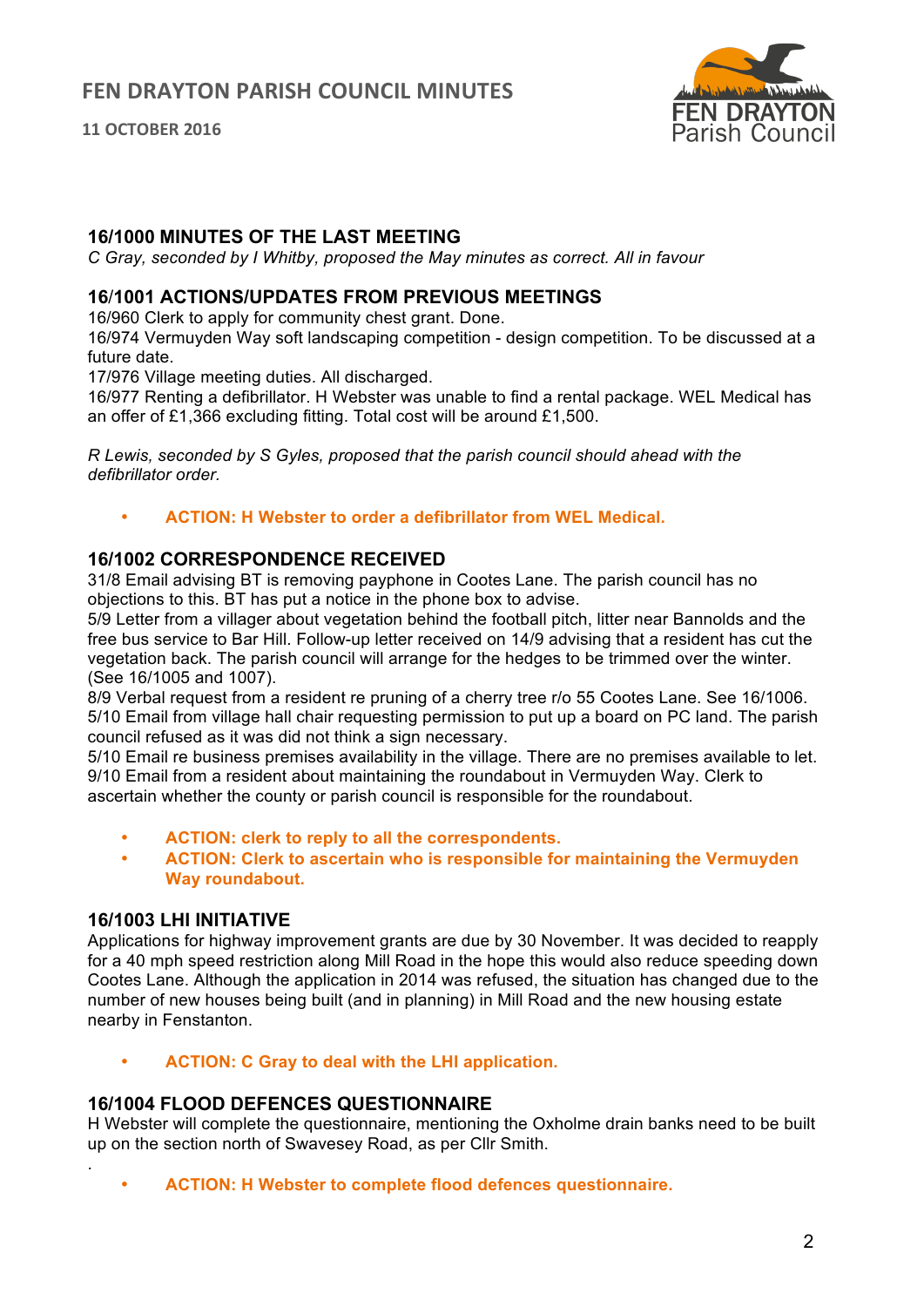**11 OCTOBER 2016**



## **16/1005 VILLAGE MAINTENANCE/HANDYMAN**

The hedges in the playing field are due to be cut. J Isden (before the meeting) advised that she would contact Atlas to arrange.

The trees for Vermuyden Way are reserved. J Christie will contact the handyman to make arrangements for them to be planted

- **ACTION: J Isden to arrange the playing field hedge cutting.**
- **ACTION: J Christie to continue to deal with Vermuyden Way trees.**

## **16/1006 PRUNING THE CHERRY TREE BEHIND COOTES LANE**

The cherry tree in the park behind the houses needs pruning. Will discuss at the November meeting.

## **16/1007 LITTER NEAR BANNOLDS**

The litter problem around the road leading to Bannolds and the Shell garage area will be reported to Highways again.

• **ACTION: clerk to report the Mill Road litter problem to Highways.**

## **16/1008 PLANNING**

**New applications:**  S/2290/16/FL 10 Mill Road, 2 new dwellings.

#### **Approved/no objections (by PC):**

S/2134/16/LD & S/2162/16/LD College Farm, Swavesey Road. Livery stables. S/2260/16/FL 10 Mill Road, 2 new dwellings. S/1993/16/FL Mill Road, r/o 27 Cootes Lane, 2 new dwellings

## **Refused:**

None.

**Withdrawn:** S/0214/16/LD, Stubbins, Oaktree Road (the LDC was not necessary).

#### **SCDC decision notices:**

S/1671/16/FL rear extensions and front porch.

## **16/1009 FINANCES**

Town Lands rent increased to £1109.00. Swavesey Spartans fees for use of playing field review. H Webster will speak to the Spartans and advise the clerk of the amount to invoice. The 2015-16 audit has been signed off. Town Lands Michaelmas invoice sent and payment received.

• **ACTION: H Webster to review usage of the playing field.**